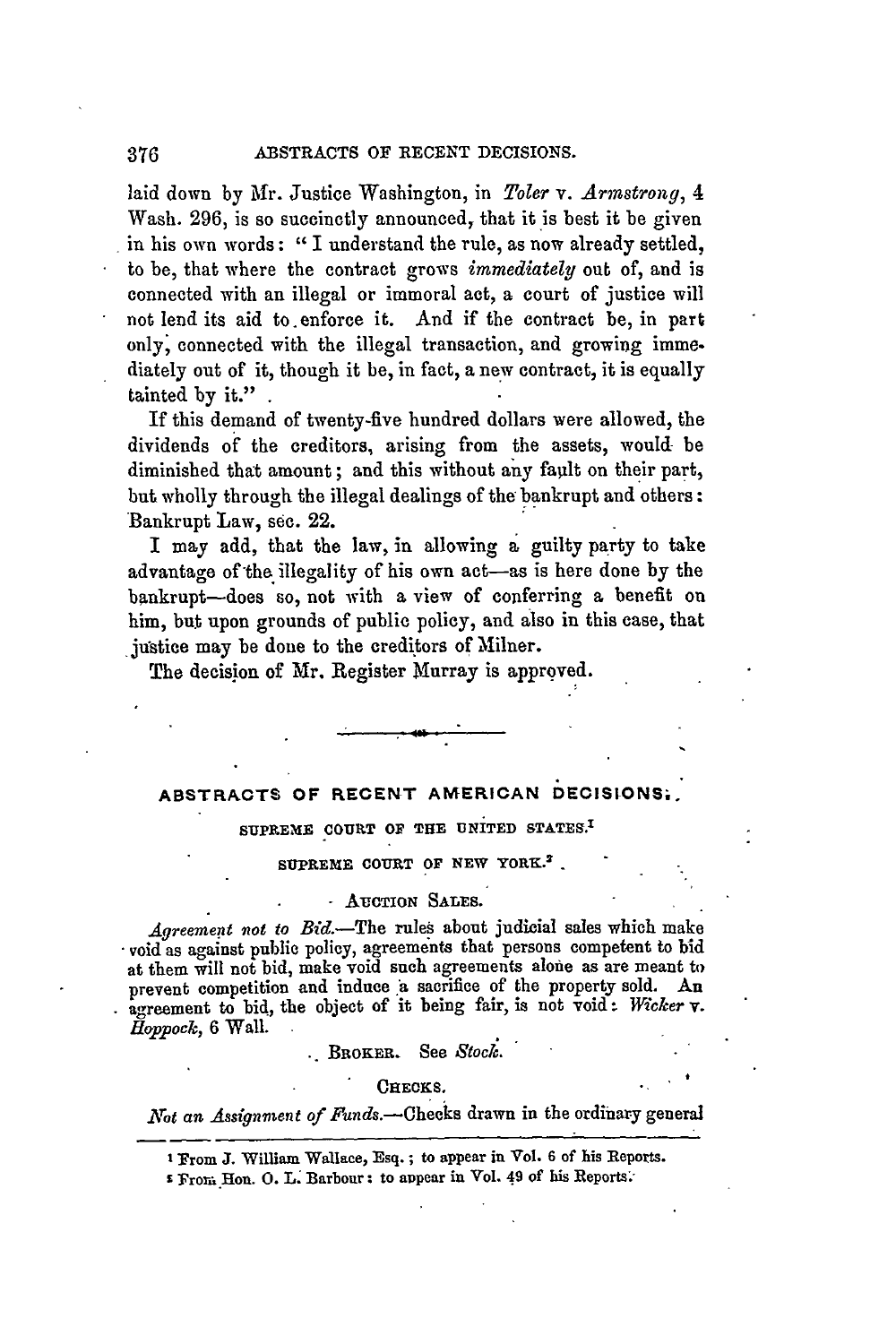form, not describing any particular fund; or using any words of transfer of the whole or any part of the account standing to the credit'of the drawer in the bank upon which they are drawn, but containing only the usual request directed to the bank, to pay to the order of **the** payee named, a certain sum of money, are of the same legal effect as inland bills of exchange; and do not amount to an assignment of the funds of the drawer in the bank: *Lunt et al.* v. *The Bank of North America,* 49 Barb.

### **-COMMON** CARRIER.

*S'pecial Damage-Practice.-In* a suit against a common carrier for not carrying a party according to contract, the allegation of a breach " whereby the plaintiff was subjected to great inconvenience and injury,"

is not an allegation of special damage: *Roberts* v. Graham, **6** Wall. **-** An objection of variance between allegation and proof must be taken when the evidence is offered. It cannot be taken advantage of in **the** appellate court: *Id.*

*Limitation of Liability.-Common'* carriers of goods may **by** express stipulation- limit. their liability for the loss of goods occurring from even the negligence of their agents and servants; or wholly exempt themselves from such liability; and the acceptance-by the bailor from the bailee, in the ordinary course of business, of a receipt for the goods, containing such a stipulation, creates a binding contract. But the liability df the carrier will continue, as established **by** the common law, in respect to allmatters not expressly stipulated against: *Prentice v. Decker,* 49 Barb.

The putting into'the hands of a passenger, on receiving her baggage for delivery at her residence, of a card containing a clause limiting the liability of the carrier to **a** specified amount, except **by** special agreement to be noted **on"** such card, will not, without further proof from **which** the assent of such passenger to the terms thereof may be implied, establish. such a contract: *Id.*

Such a contract'relates only to the carrier's liability **as-** an *insurer* of the goods, and imparts no exemption from liability for actual negligence. **And** it applies only to deliveries to railroads and steamboats: *ld.*

**-** *Who may. sue.* -The legal title to wearing apparel and jewelry, provided by a father for the use of his infant daughter, remains in him, notwithstanding the possession of them by the infant. And for the purposes of an action **by** the father, against a common carrier, to recover, for the loss of such property, the daughter must be treated as the legally constituted agent of the plaintiff: *Id.*

# CONSTITUTIONAL LAW. See *Railroad Companies.*

#### **CONTRACT.**

To Pay Money--Measure of Damages.-- On a breach of a contract to pay, as distinguished from a contract to indemnify, the amount which would have been received if the contract had been kept is the measure **9f** damages if the contract is broken: *Wicker v. Hoppock,* **6** Wall.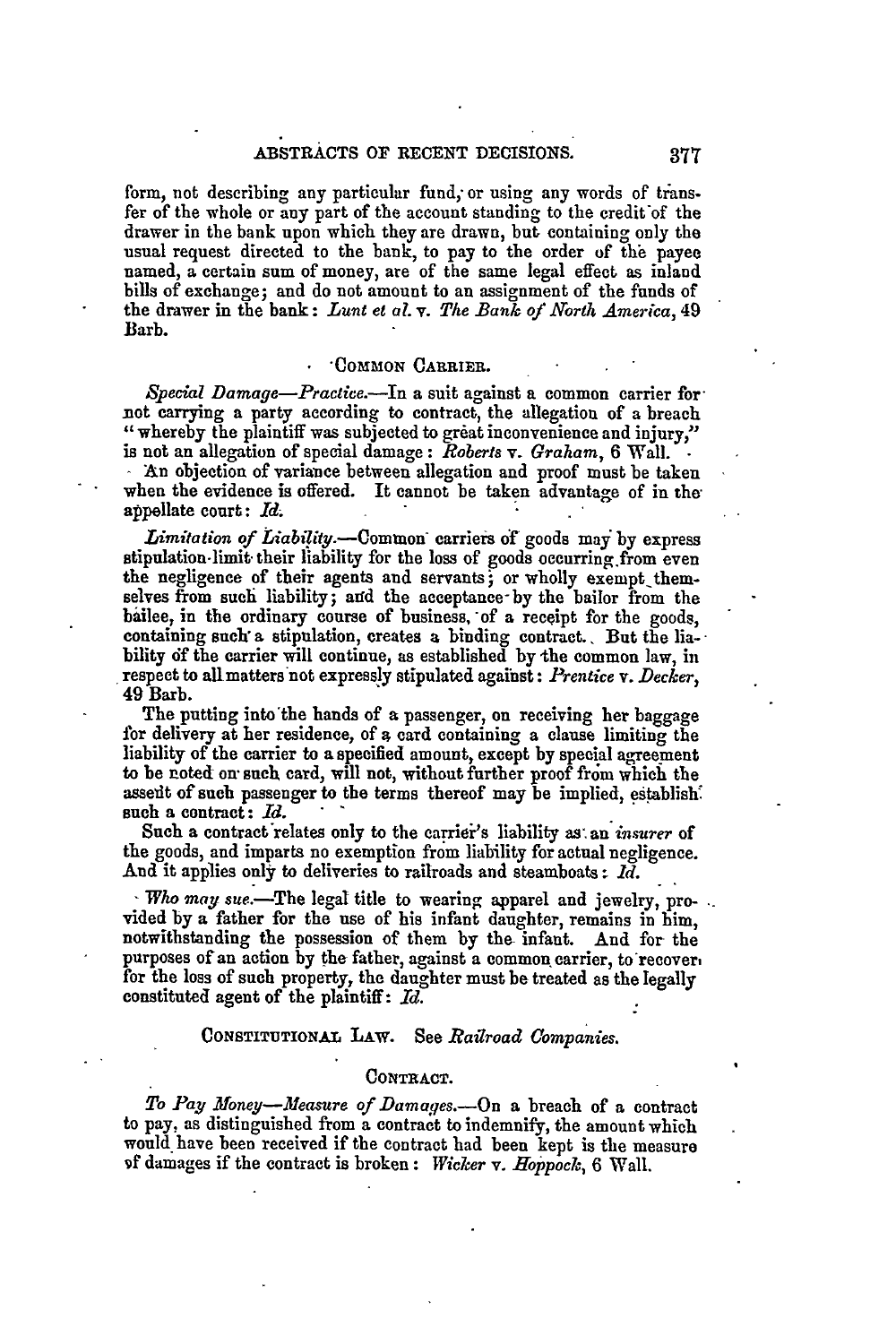## **CRIMINAL** LAW.

*Warrant of Arrest.-It* is never necessary to state in a criminal warrant the evidence by which the charge is to be supported. All that is required **in** that particular, is to "recite the accusation." This requirement is satisfied by a statement which indicates, with reasonable cer. tainty, the crime sought to be charged: *Pratt v. Bogardus,* 49 Barb.

Where a warrant, issued by a justice of the peace, after stating time and place, alleged that the defendant **'1** designedly by false pretences, did obtain from" the complainant "one sulky of the value of \$30, the property of \* \* **\*** with intent to cheat and defraud" the complainant. *field,* that this was a valid warrant upon a complaint for obtaining property by false pretences, although the pretences used were not set out therein : *Id.*

*Jurisdiction of Magistrate-His Protection.*-Where, in issuing a criminal warrant, a justice of the peace possesses, and is exercising a general jurisdiction of the subject-matter, and not a special jurisdiction over a particular offence created by statute, and- thereby restricted as to the manner of proceeding, all that is required to protect him in so doing, is that the evidence produced is colorable-something upon which the judicial mind is called upon to act, in determining the question of probable cause: *Id.*

Where the affidavit upon which an application for a warrant was made, stated, in substance, that the defendant did designedly and by false pretence, obtain from the complainant one sulky of the value of **\$30, by** falsely stating and representing to him that his own sulky was hard to ride in, and that he desired the complainant's sulky to go to Albany, and would return it the next week, but that on the contrary he shipped it from Albany to Fort Plain, with intent to cheat and defraud the complainant: *Held,* that this was colorable evidence, sufficient to call upon the justice to exercise his judgment, in determining the propriety of i§suing process; and that, having acted in good faith, he should be protected: *1d.*

*Effect of a General Verdict -A* general verdict, in a criminal case, is equivalent to a special- verdict finding all the facts which are well pleaqed in the indictment: *Fitzgerald v. The People,* 49 Barb.

Where, upon an indictment charging the prisoner with having com-<br>mitted the crime of murder in the first degree, the jury find a general verdict of guilty, the court is justified in pronouncing a judgment sentencing him to be hung: *Id.*

*Indictment.*—A common law indictment for murder is good and sufficient; in form, to charge the statutory definition of the crime; *i. e.*, the premeditated design to effect the death of the- person killed, which the statute makes an indispensable ingredient of the crime, is comprehended in the averment of a wilful and felonious killing with malice aforethought: *Id.*

## DEBTOR **AND** OREDIOTR.

*Fraudulent Sale-Liability of Purchaser with Knowledge.-A* purchaser of a stock of goods from a debtor confessedly insolvent, where the purchaser knows that the debtor's purpose is to hinder and delay a pai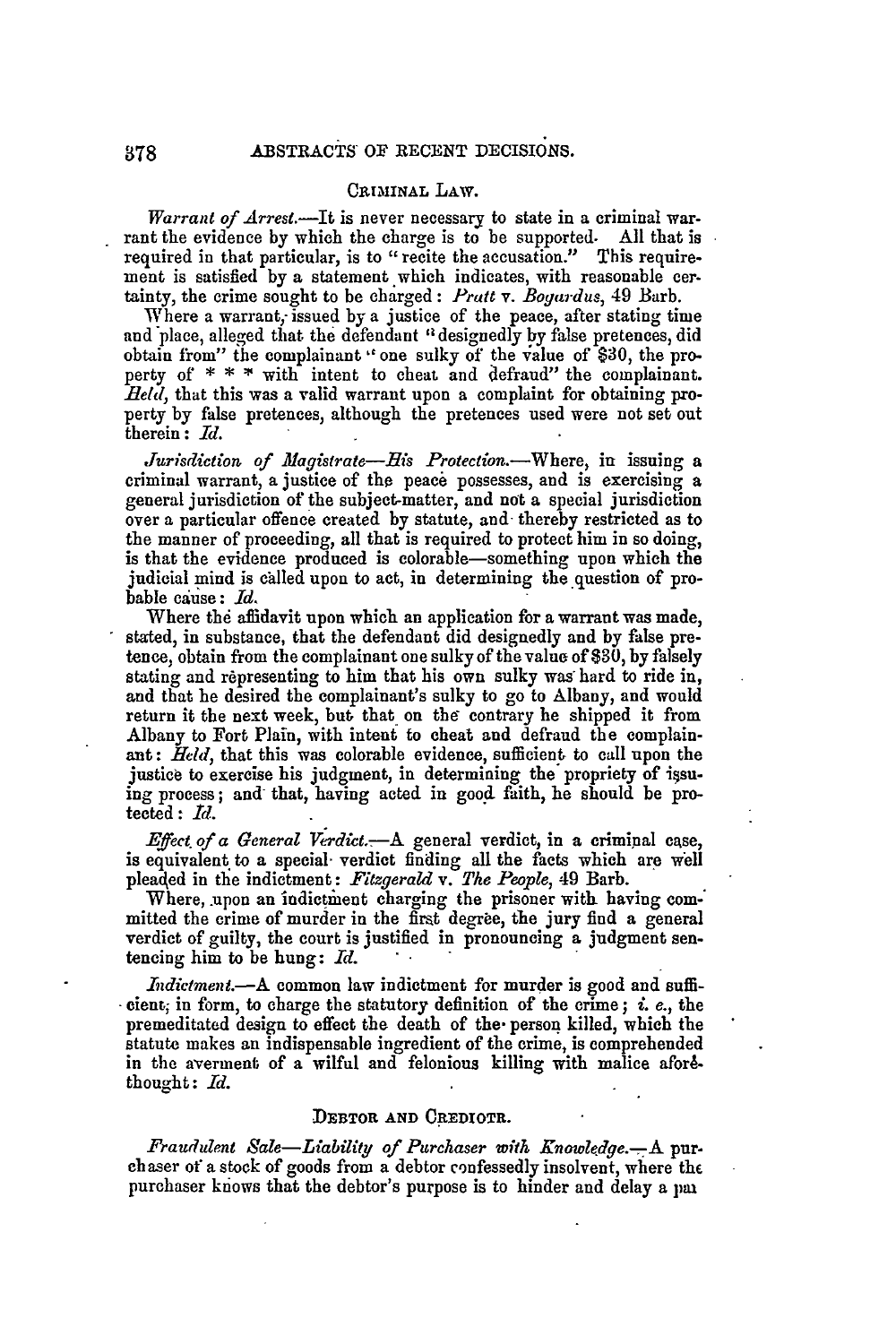ticular creditor, and also that if the debtor intended a fraud on his ere- ditors generally, the purchase would necessarily be giving him fabilities in that direction, is not responsible in equity (the sale being an open one, for a fair price, and followed by change of possession), for any part of the consideration-money which the debtor had applied to payment of his debts; but is responsible for any part which he has diverted from such payment: *Clements* v. *Moore,* 6 Wall.

Statements either oral or written made **by** the vendor after such a sale are incompetent evidence against the purchaser on a suit **by** the par- 'ticular creditor to set the sale aside: *Rd.*

*Charges of Factor.-The* proper charges and expenses of converting a security into money are first to be deducted from the gross proceeds; and it is the balance only, which is applicable to the discharge *of* the debt: *Sheldon v. Raveret,* 49 Barb. **.** This is especially so, when the creditor is also the factor of the goods;

he having a lien for all those charges, which cannot be diverted without' his consent. The factor is accountable only for the balance, after dedudting his charges and expenses: *1d.'*

#### **DEED.**

What passes by.--M. and W. were the owners of adjoining farms; that of M. **lying** between the farm of W. and the public highway. M. conveyed to W.-a strip of land twenty-four feet wide, and extending from the land of W. to the highway, *"for a priate road."* And the grantee covenanted that the grantor, his heirs and assigns, might "have free and full permit to travel the said road." The deed contained the usual covenant of warranty. *Held*, that the deed conveyed the strip of land in fee; the covenant on the part of the grantee, securing to the grantor the right *td* travel upon the said road, being consistent with the assumption that the grantee was to, and did, become the owner of the land, reserving to the grantor merely the right to travel thereon *Kilmer* v. *Wi/son,* 49 Barb.

# **EQUiTY,**

*Practice and Pleading.-A* complainant in chancery cannot **by** waiving a verification on oath to the defendant's answer, deprive such answer, when made without such verification, of its ordinary effect: *Clements* v. *.Atoore,* **6** Wall.

In chancery when an answer which is put in issue admits a fact, and insists on a distinct fact by way of avoidance, the fact admitted is established, but the fact insisted upon must be proved, otherwise the admission stands as if the fact set up in avoidance had "not been averred **:** *Id.*

In this case, three answers in chancery denying allegations made in a bill, of fraud on creditors **by** an admitted conveyance of real property on the part of an insolvent debtor to his wife through a third person, *held* not to disprove the allegations; the answers being discrepant in striking particulars from each other, and, as respected the consideration, with the deeds themselves; no proof being given of the mode of payment **by** the third person (who, it was set up, had purchased the property from the husband, for himself, and afterwards sold it to the wife on payment from her separate property), nor any proof beyond the answers of her husband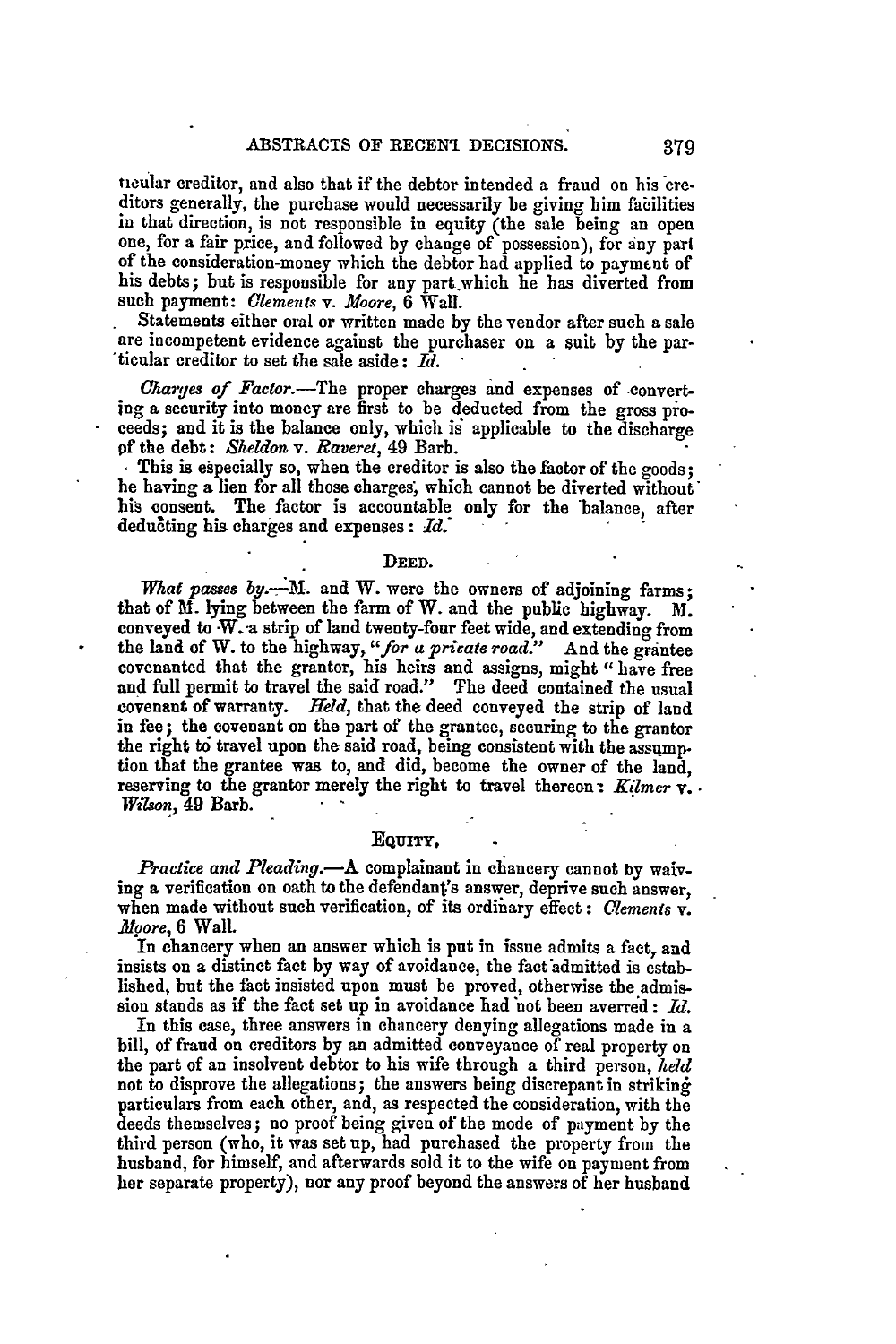### ABSTRACTS OF RECENT DECISIONS.

and herself and a previous statement of the husband, then Arranging the transaction, that the wife ever had any separate property: Id.

### **EVIDENOE.** See *Debtor and Creditor.*

# FALSE REPRESENTATIONS.

As to Another's Solvency.--Though an individual is not obliged to answer inquiries in respect to the solvency of a third person, yet, having undertaken to do so, he-is bound to speak truthfully, and is not at liberty to suppress a fact within his own knowledge, bearing materially upon the pecuniary responsibility of such third person: *Viele v. Goss,* 49 Barb.

Where the defendant, on being inquired of, **by** the plaintiffs, in regard **io** the solvency of another, omnitted to state in his reply, the fact that the latter was largely indebted to him at the time, and alluded to his indebt-<br>edness in such a manner as would naturally have the effect to quiet any apprehension on that subject, and produce the impression that it was quite inconsiderable; and within a few months, the indebtedness of such third person to him ripened into a judgment which absorbed the entire property of the debtor; it being shown that had the extent of such debtor's liability to the defendant been stated, credit would have been refused to him **by** the plaintiffs. *Held,* that the defendant was liable to the plaintiffi for'the value of goods sold to such third person,. on the strength of the defendant's representations **:** *Id.*

### PRACTICE.

**Setting aside Verdict.**-Where the real question involved in an action has not been presented, or determined, the verdict will be set aside: Burwell v. Greathead, 49 Barb.

### PROMISSORY NOTES.

Defence to.—In an action upon a promissory note, brought by a person who is not a *bond fide* holder thereof, he having assumed no liability nor parted with anything as a consideration for the delivery of the note to him, any defence which could have been interposed **by** the defendant to the note in the hands of the payee, is available to such defendant:. *Van Valkenburgh V." tupPZebeen,* 49 Barb.

# **RAILROAD COMPANIES.**

*Compensatiun to Property, Owners.-A.* being the owner of a nail factory, together with the easement or right to carry the waters of a creek across a certain parcel of land thereto, the defendant, for the purpose of constructing its railroad, acquired by purchase a portion of the land subject to such easement. The road being constructed in such a manner, and upon such a grade, that the water could no longer be **cod**veyed to the factory across the land in a straight trunk, the defendant took down the original raceway, and carried the water under the railroad track, in a new trunk built for that purpose. A. accepted the new structure without objection, and used the water flowing through it dur**ing** his life. *Beld,* that such acceptance of **the** substituted structure was in judgment of law a compensation for all damages sustained **by A.**

 $380 -$